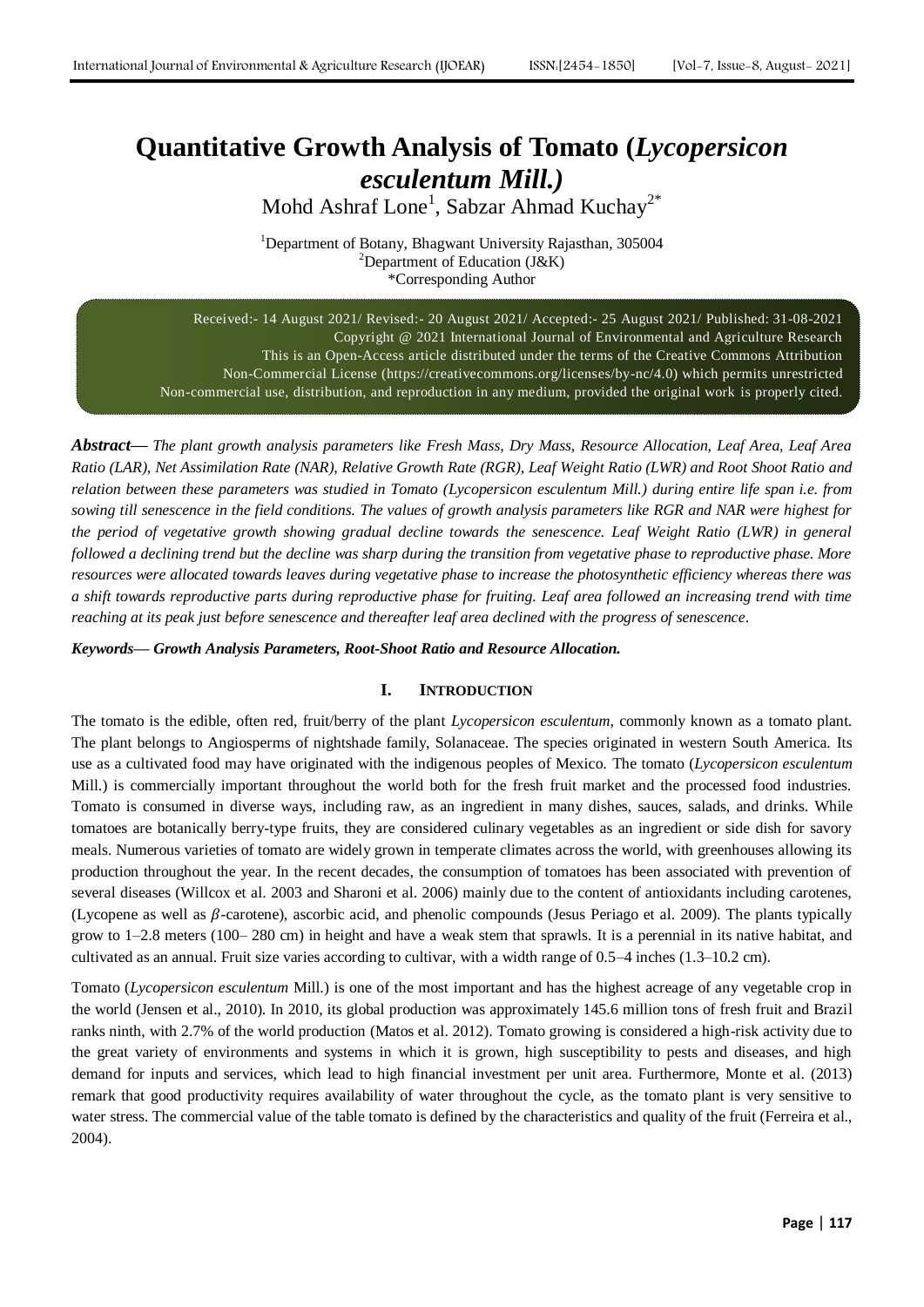All the living organisms are, at various stages in their life history, capable of growth. Given suitable conditions, this means change in size, change in form and/or change in number. These three processes together form an important part of the phenomenon of life. Among natural systems they help to distinguish the living from the non-living though, in a sense, many non-living systems also grow. Understanding the principals involved in plant growth requires a systematic approach using the tools of mathematics, physics, and other sciences along with common sense knowledge of biological variability. This teaching resource illustrates the method of interpreting plant development referred to as growth analysis (Kuchay and Zargar, 2016). The exercise can be used jointly with a series of related problems in a crop science course. Plant growth analysis refers to a useful set of quantitative methods that describe and interpret the performance of whole plant systems grown under natural, semi-natural, or controlled conditions (Kuchay and Zargar, 2016). Plant growth analysis provides an explanatory, holistic and integrative approach to interpret plant form and function. A technique of investigating growth and yield by use of growth functions was developed by British plant physiologists and has been commonly termed growth analysis (Watson, 1952 and Williams, 1946). Plant growth analysis is considered to be a standard approach to study the plant growth and productivity (Wilson, 1981). Plant growth analysis uses simple primary data like weight, area, volumes and contents of plants or plant parts to investigate processes within and involving the whole plant or crops (Hunt, 2003). Growth analysis has proved to be highly effective in studying the reaction of particular plant species to different environmental conditions and cultivation/management practices. The growth analysis studies not only help us in understanding how plant accumulates dry matter, but also discloses the underlying principles and events which can make a plant more or less productive (Ahad, 1986). The procedure for analyzing growth in terms of dry weight changes was first made by Blackman 1919, when he pointed out that growth could be regarded as a process of continuous compound interest. Any increment produced in any interval would add to the "capital" for growth in subsequent periods. The classical approach is one of the oldest methods in plant growth analysis studies introduced in the beginning of this century (Blackman 1919, West et al. 1920, Briggs et al. 1920) where the relative growth rate (RGR) is calculated by dividing the difference in loge transformed plant weight at two harvests by the time difference between those harvests. Growth analysis parameters help in studying differences in the performance of different varieties or cultivars of crops under similar or varied conditions. The growth analysis parameters like RGR and NAR directly influence the economic yield of crops (Srivastava and Singh, 1990). Similarly, dry matter production; LAR, NAR and RGR are ultimately reflected in higher yield of crops (Thakur and Patel, 1996). Karim and Fattah (2007) reported that NAR gets increased during fruiting stage. The shading of plant populations to varied degrees can be done in order to determine the effect of light intensity and the reaction of individuals can be monitored through growth analysis, like the shading of leaves can reduce NAR (Net Assimilation Rate) but the plants becomes more leafy. The reductions of light intensity can double the leaf area ratio (LAR) and similarly, more leaf surfaces can compensate the reduction in NAR so that relative growth rate (RGR) remains more or less constant.

# **II. MATERIALS AND METHODS**

The study was carried out to have a detailed analysis of growth parameters and to determine their underlying relationships. To meet the aims and for having better understanding of plant growth analysis, we have to analyze the plant right from germination up to the senescent stage and finally the death.

# **2.1 Sowing and Transplantation**

In order to carry out the growth analysis of tomato, the plant is to be cultivated under the field conditions. The seeds were sown in field beds of 1.5m x 1.5m dimensions to raise the nursery plantlets. When nursery plantlets attained a sufficient size after 15-20 days time interval and were easy to handle, they were transferred to main beds. The plantlets were transplanted into five beds with equal and enough spacing in between the plantlets so that the desired sized plants can be raised for better analysis.

#### **2.2 Sampling**

Sampling was done with equal time interval gaps of 15 days and the last sampling was done at the time of senescence. First samples were collected after 15 days of transplantation. Twenty plants were harvested randomly from five beds and were carried directly in polythene bags to laboratory to avoid any water loss.

# **2.3 Growth indices**

Various growth analysis parameters (growth indices) were studied at each sampling which is enlisted below: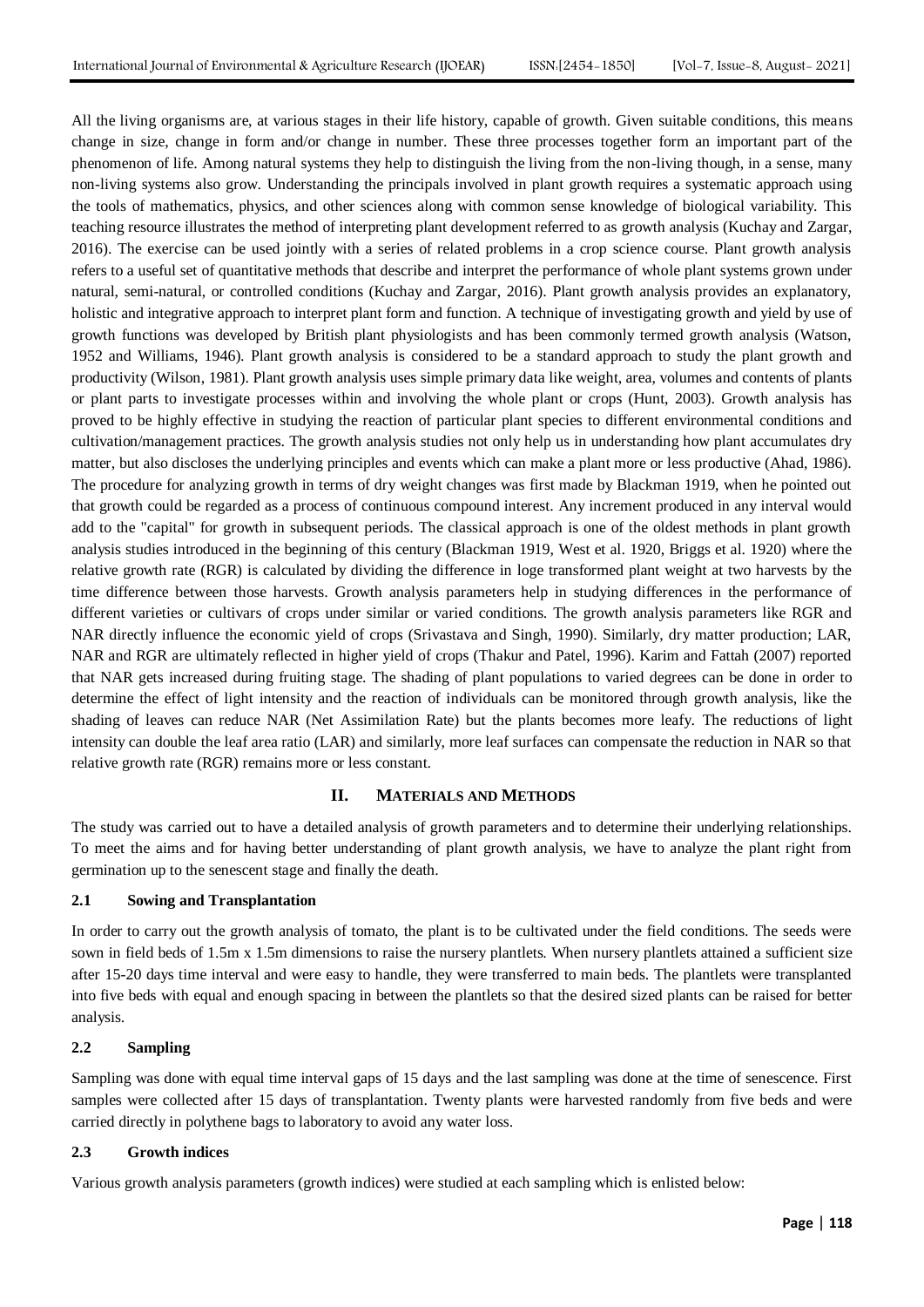## **2.3.1 Plant height**

Due to the photosynthesizing capability of plants there is an increase in the biomass of the plants which is revealed by increase in plant size, thickness etc. The height of our study plant was measured by using thread and ruler. The length of individual parts of plant like stem, roots etc. were also measured by the same technique.

# **2.3.2 Fresh mass**

In order to measure fresh mass, it is important that the standard moisture level is maintained before and during the measurement. The fresh mass for all the plant parts such as roots, stem, leaves, fruits etc. was individually weighed by digital balance.

## **2.3.3 Dry mass**

It is the simplest index of plant growth analysis. Dry mass is a rate of change in size, an increment in dry weight per unit time. For determining dry weight, under and over-drying must be shunned. Dry mass is the mass of the plant or plant parts after removal of moisture. For dry weight estimation the individual parts were placed in paper bags and stored in oven at  $25\pm5\degree$ C for a week. After drying the dried individual parts where weighed separately and the dry weights were recorded. Finally, the mean weight of each part was calculated.

# **2.3.4 Root-Shoot Ratio**

An index of the balance of growth between root and shoot components of the plant integrated over a period of time. It was determined by using the following formula:

$$
K = \frac{DW_R}{DW_S} \tag{1}
$$

Where "K" is Root-Shoot Ratio, "DW<sub>R</sub>" is Dry weight of Root and "DW<sub>S</sub>" is Dry weight of Shoot (aerial parts).

## **2.3.5 Moisture content**

It is the measure of water present in the plant tissue. For determining the moisture content, the fresh mass of stem, leaves and fruits was subtracted by their respective dry masses. The results were expressed as percentage by dividing the resultant moisture content by fresh mass (Kuchay and Zargar, 2016):

$$
Percent \text{ Moisture Content (PMC)} = \frac{Free \text{h Mass} - Dry \text{ Mass}}{Free \text{h Mass}} * 100 \tag{2}
$$

# **2.3.6 Resource allocation**

The food synthesized during the photosynthetic activity of the plant is allocated to different parts of plant on the basis of requirement. The percentage of resources allocated to different parts of plant was determined by the following formula (Kuchay and Zargar, 2016):

$$
Resource Allocation = \frac{Resources \ or \ Dry Mass \ also \ cated \ towards \ particular \ plant \ part}{Total \ plant \ biomass} \ or \ Dry Mass
$$
\n(3)

#### **2.3.7 Leaf area**

In order to quantify the leaf area all the leaves from each and every sampled plant were drawn on uniformly thick paper to serve as replicas of leaves and were weighed individually for each plant. In addition to it 30 paper chits  $(10*10 \text{ cm}^2)$  of same paper were also weighed in order to determine the leaf area as follows (Kuchay and Zargar, 2016):

Let weight of 
$$
100 \text{cm}^2
$$
 of paper = X g

1g of paper =  $100/X$  cm<sup>2</sup> of area

Let weight of leaf replicas on paper  $= Y g$ 

Therefore

$$
Leaf\ Area = \frac{Y \times 100\ cm^2}{X} \tag{4}
$$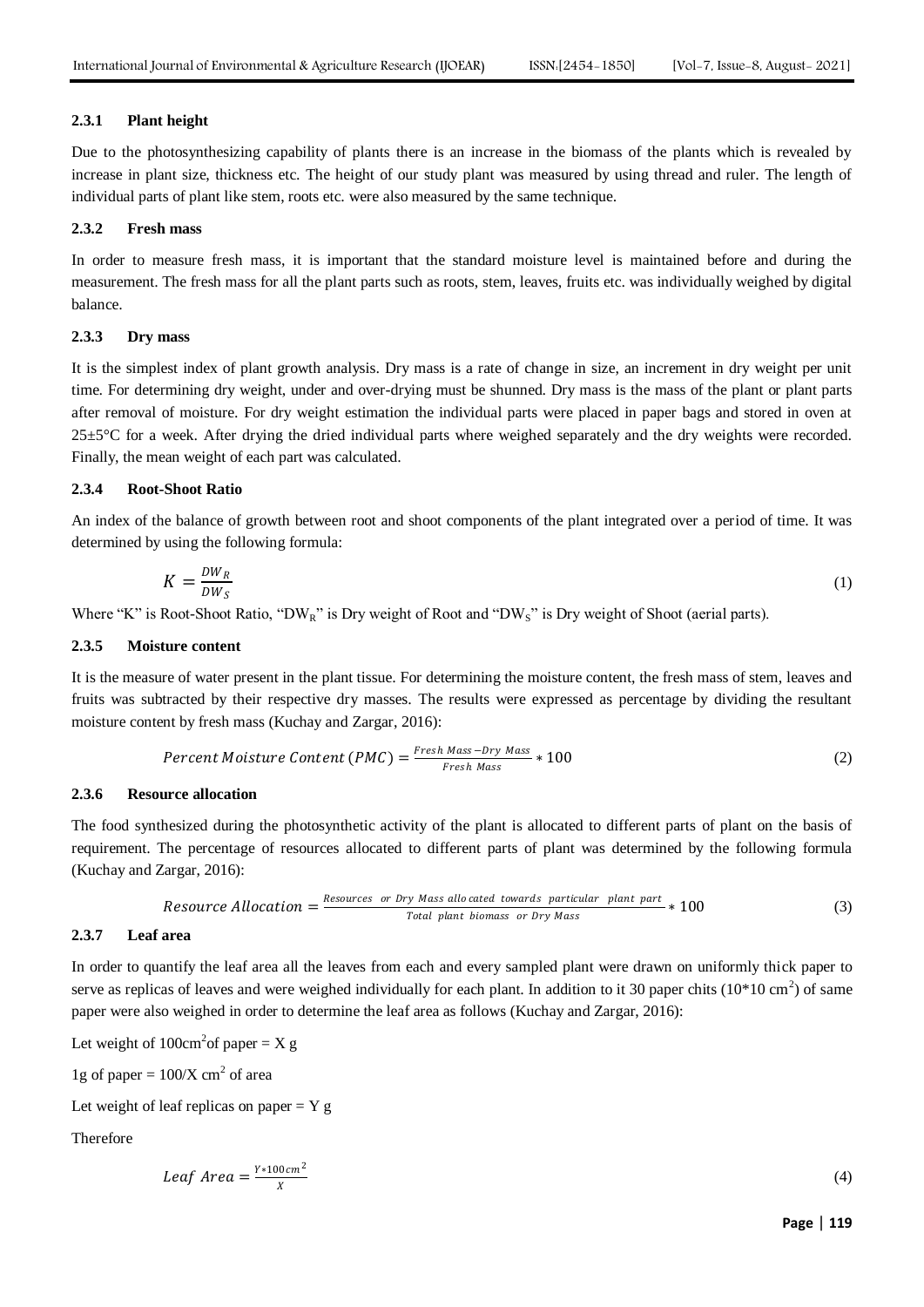## **2.3.8 Fruit volume**

The volume is determined either by calculation, if the geometry of the fruit is simple, or, if not, by the displacement of water (employing Archimedes principle). In our study the volume of fruits was calculated by the mathematical formula:

Volume of Fruit = 
$$
\frac{4}{3}\pi r^3
$$
 (5)

# **2.3.9 Relative growth rate (RGR)**

RGR is the increase in plant dry matter per unit of plant dry matter per unit time. It was calculated by using the formula given by Fisher (1921):

$$
RGR = \frac{(\log e W_2 - \log e W_1)}{t_2 - t_1} \tag{6}
$$

 $W_1$  and  $W_2$  represent dry weights of plant at time intervals  $t_1$  and  $t_2$  respectively.

# **2.3.10 Net assimilation rate (NAR)**

It is the index used to calculate the productive efficiency of plants in relation to total leaf area. NAR was calculated according to formula given by Williams (1946):

$$
NAR = \frac{(W_2 - W_1)}{t_2 - t_1} * \frac{(\log e \, LA_2 - \log e \, LA_1)}{LA_2 - LA_1} \tag{7}
$$

LA<sub>1</sub> and LA<sub>2</sub> are leaf areas &W<sub>1</sub> and W<sub>2</sub> represent dry weights of plant at time intervals t<sub>1</sub> and t<sub>2</sub> respectively.

#### **2.3.11 Leaf area ratio (LAR)**

This morphological index was devised by G. E. Briggs and co-workers for describing the leafiness of the plant. It takes into consideration the photosynthesizing and respiring components of the plant. Mean leaf area ratio was calculated according to the formula given below:

$$
LAR = \frac{\left(\frac{LA}{W_1} + \frac{LA}{W_2}\right)}{2} \tag{8}
$$

LA<sub>1</sub> and LA<sub>2</sub> are leaf areas of plant & W<sub>1</sub> and W<sub>2</sub> are dry weights of plant at time intervals t<sub>1</sub> and t<sub>2</sub> respectively.

# **2.3.12 Specific leaf area (SLA)**

This index highlights the concept of "leafiness of the leaf". It is a measure of density which involves an assessment of leaf area in relation to its dry weight. Mean SLA was calculated according to the formula:

$$
SLA = \frac{\binom{LA}{LW_1} + \frac{LA}{LW_2}}{2} \tag{9}
$$

 $LW_1$  and  $LW_2$  are leaf dry weights of plant at time intervals  $t_1$  and  $t_2$  respectively.

## **2.3.13 Leaf Weight ratio (LWR)**

It is an index of leafiness of the plant on the dry weight basis; a measure of the "productive investment of the plant, dealing with the relative expenditure on potentially photosynthesizing organs. Mean LWR was calculated by the formula:

$$
LWR = \frac{\left(\frac{LW}{W_1} + \frac{LW}{W_2}\right)}{2} \tag{10}
$$

LW<sub>1</sub> and LW<sub>2</sub> are leaf dry weights & W<sub>1</sub> and W<sub>2</sub> are dry weights of plant at time intervals t<sub>1</sub> and t<sub>2</sub> respectively.

# **III. RESULTS AND DISCUSSION**

#### **3.1 Plant Height**

In general, the plant height and the length of stem and roots progressively increased throughout the study. However, the plant height and stem length showed exponential increase during the reproductive phase and diminishing towards senescence. The root length increased fairly constantly but shows sprout towards senescence due to shift in resource allocation pattern (Table 1 & Figure 1).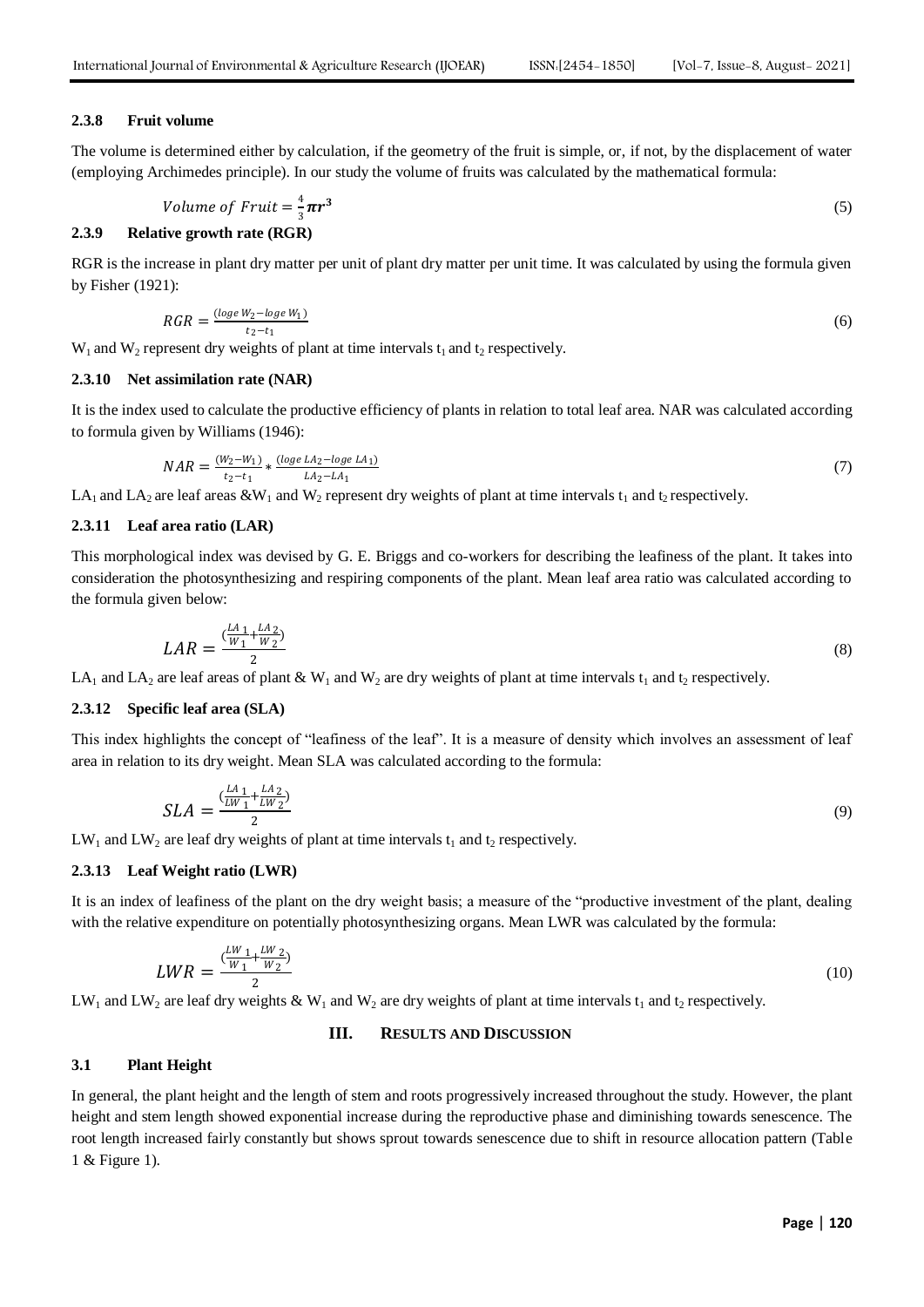|                   |                          | <b>Time Interval (Days)</b> |     |      |      |      |      |      |            |            |  |  |  |  |  |  |
|-------------------|--------------------------|-----------------------------|-----|------|------|------|------|------|------------|------------|--|--|--|--|--|--|
| <b>Parameters</b> | $\boldsymbol{0}$         | 15                          | 30  | 45   | 60   | 75   | 90   | 105  | <b>120</b> | <b>135</b> |  |  |  |  |  |  |
| Stem length       | $\overline{\phantom{0}}$ | 3.6                         | 4.7 | 10.5 | 17.6 | 29.3 | 38.5 | 52.3 | 75.2       | 81.2       |  |  |  |  |  |  |
| Root length       | $\overline{\phantom{a}}$ | 3.5                         | 4.8 | 7.9  | 10.9 | 11.5 | 13.3 | 16.4 | 18.3       | 25.2       |  |  |  |  |  |  |
| Plant height      | $\overline{\phantom{a}}$ | 7.1                         | 9.5 | 18.4 | 28.5 | 40.8 | 51.7 | 68.6 | 93.5       | 106.4      |  |  |  |  |  |  |

**TABLE 1 PLANT HEIGHT (cm) AND DIMENSIONS OF VARIOUS PLANT PARTS OF** *Lycopersicon esculentum AT* **DIFFERENT TIME INTERVALS (DAYS).**



**FIGURE 1: Plant height (cm) and dimensions of various plant parts** *Lycopersicon esculentum* **at different time intervals (days)**

# **3.2 Fresh Mass**

Fresh mass of vegetative parts showed an increasing trend from germination to senescence stage. Though the leaf fresh mass also followed the same trend but it showed a decline after the onset of senescence (Table 2 and Figure 2a  $\&$  2b). The fresh mass of reproductive parts increased during reproductive stage until senescence of the plant.

**TABLE 2 FRESH MASS (g) OF VARIOUS PLANT PARTS OF** *Lycopersicon esculentum AT* **DIFFERENT TIME INTERVALS (DAYS)**

|                    |                          | <b>Time Interval (Days)</b> |      |                          |       |        |        |        |            |        |  |  |  |  |  |
|--------------------|--------------------------|-----------------------------|------|--------------------------|-------|--------|--------|--------|------------|--------|--|--|--|--|--|
| <b>Parameters</b>  | $\mathbf{0}$             | 15                          | 30   | 45                       | 60    | 75     | 90     | 105    | <b>120</b> | 135    |  |  |  |  |  |
| <b>Stem</b>        | $\overline{\phantom{a}}$ | 0.13                        | 2.97 | 10.73                    | 24.80 | 46.10  | 87.40  | 118.70 | 162.40     | 232.30 |  |  |  |  |  |
| Root               | $\overline{\phantom{a}}$ | 0.05                        | 0.35 | 5.16                     | 12.92 | 37.10  | 48.40  | 61.90  | 73.30      | 94.20  |  |  |  |  |  |
| Leaf               | $\overline{\phantom{a}}$ | 0.20                        | 3.65 | 8.45                     | 15.80 | 42.36  | 74.30  | 97.80  | 117.10     | 87.82  |  |  |  |  |  |
| Fruit              | $\overline{\phantom{0}}$ |                             |      | ٠                        | 56.90 | 92.60  | 135.70 | 186.30 | 260.00     |        |  |  |  |  |  |
| Vegetative parts   | $\overline{\phantom{a}}$ | 0.38                        | 6.97 | 24.34                    | 53.52 | 125.56 | 210.10 | 278.40 | 352.80     | 414.32 |  |  |  |  |  |
| Reproductive parts | $\overline{\phantom{a}}$ |                             |      | $\overline{\phantom{a}}$ | 56.90 | 92.60  | 135.70 | 186.30 | 260.00     |        |  |  |  |  |  |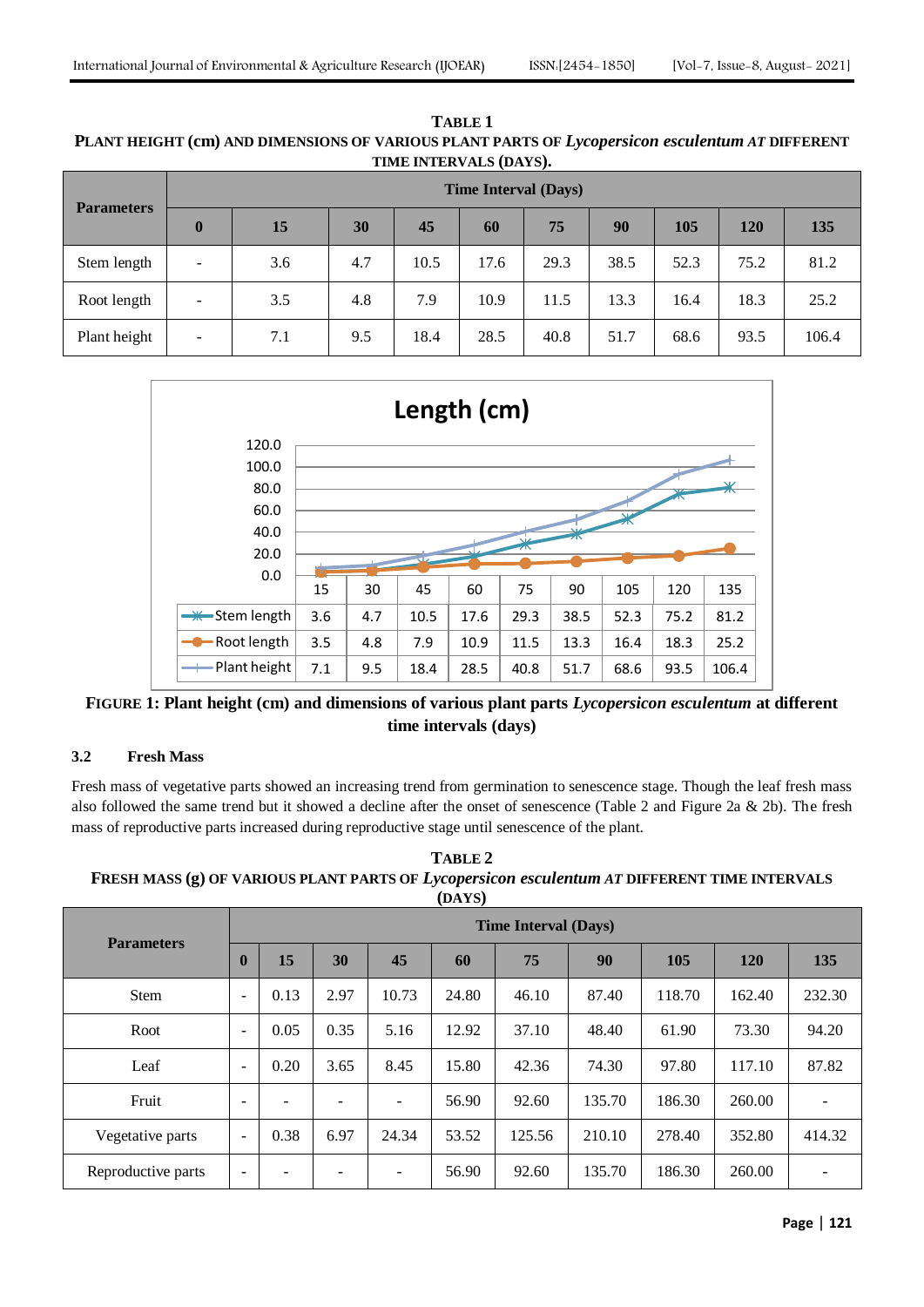

**FIGURE 2a: Fresh mass (g) of various plant parts of** *Lycopersicon esculentum* **at different time intervals (days).**



**FIGURE 2b: Fresh mass (g) of various plant parts of** *Lycopersicon esculentum* **at different time intervals (days).**

# **3.3 Dry Mass**

The dry mass of stem and root progressively increased throughout the study time. Though the dry mass of leaves also followed the same trend but it showed a decline after the onset of senescence (Table 3 & Figure 3a). The total dry mass of whole plant increases gradually during vegetative phase and sharply during reproductive phase finally declining rapidly during senescent phase (Table 3 & Figure 3a and 3b). As compared to aerial parts the dry mass of underground parts shows an increasing trend throughout (Table 3  $\&$  Figure 3b). The total dry mass of vegetative as well as reproductive parts (fruits) increases (Table 3 & Figure 3b).

# **3.4 Root-Shoot Ratio**

Root-Shoot ratio shows an unpredictable trend. However, the ratio decreases sharply as the plant undergoes transition from vegetative phase (from 0 to 45 days) to reproductive phase (from 60 to 120 days) as more resource are allocated towards fruits. After the onset of senescence, it again shows an increase (Table 3 & Figure 3c).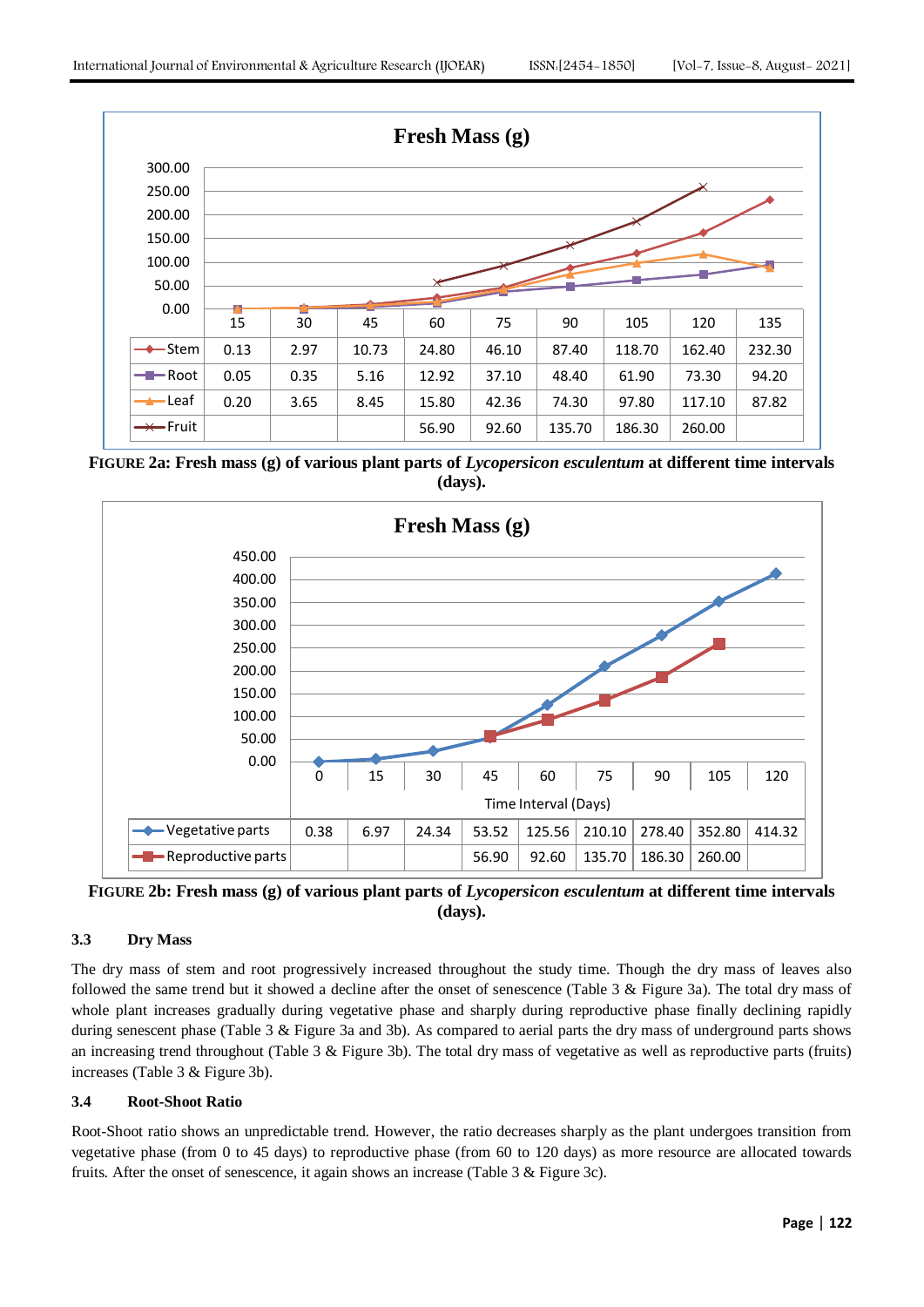| 15.                |                              |                             |       | - <i></i> . |        |         |         |         |            |         |  |  |  |  |
|--------------------|------------------------------|-----------------------------|-------|-------------|--------|---------|---------|---------|------------|---------|--|--|--|--|
| <b>Parameters</b>  |                              | <b>Time Interval</b> (Days) |       |             |        |         |         |         |            |         |  |  |  |  |
|                    | $\bf{0}$                     | 15                          | 30    | 45          | 60     | 75      | 90      | 105     | <b>120</b> | 135     |  |  |  |  |
| <b>Stem</b>        | $\qquad \qquad \blacksquare$ | 0.003                       | 0.032 | 1.382       | 9.850  | 28.210  | 47.600  | 83.480  | 96.870     | 161.260 |  |  |  |  |
| Root               | $\blacksquare$               | 0.001                       | 0.012 | 0.860       | 2.980  | 16.390  | 25.890  | 37.300  | 49.500     | 62.300  |  |  |  |  |
| Leaf               | $\qquad \qquad \blacksquare$ | 0.007                       | 0.380 | 2.720       | 7.780  | 24.800  | 46.960  | 64.800  | 79.400     | 60.830  |  |  |  |  |
| Fruit              | $\overline{\phantom{a}}$     |                             |       | ۰           | 16.300 | 34.030  | 73.200  | 99.300  | 154.400    |         |  |  |  |  |
| Vegetative parts   | $\overline{\phantom{a}}$     | 0.011                       | 0.424 | 4.962       | 20.610 | 69.400  | 120.450 | 185.580 | 225.770    | 275.390 |  |  |  |  |
| Reproductive parts | $\overline{\phantom{a}}$     |                             |       |             | 16.300 | 34.030  | 73.200  | 99.300  | 154.400    |         |  |  |  |  |
| Aerial parts       | $\overline{a}$               | 0.010                       | 0.412 | 4.102       | 33.930 | 87.040  | 167.760 | 247.580 | 330.670    | 213.090 |  |  |  |  |
| Underground parts  | $\overline{a}$               | 0.001                       | 0.012 | 0.860       | 2.980  | 16.390  | 25.890  | 37.300  | 49.500     | 62.300  |  |  |  |  |
| Total plant        | $\overline{a}$               | 0.011                       | 0.424 | 4.962       | 36.910 | 103.430 | 193.650 | 284.880 | 380.170    | 275.390 |  |  |  |  |
| Root/Shoot Ratio   | $\overline{a}$               | 0.100                       | 0.029 | 0.210       | 0.088  | 0.188   | 0.154   | 0.151   | 0.150      | 0.292   |  |  |  |  |

**TABLE 3 DRY MASS (g) OF VARIOUS PLANT PARTS OF** *Lycopersicon esculentum AT* **DIFFERENT TIME INTERVALS (DAYS)**



**FIGURE 3a: Dry mass (g) of various plant parts of** *Lycopersicon esculentum* **at different time intervals (days).**



**FIGURE 3b: Dry mass (g) of various plant parts of** *Lycopersicon esculentum* **at different time intervals** 

**(days).**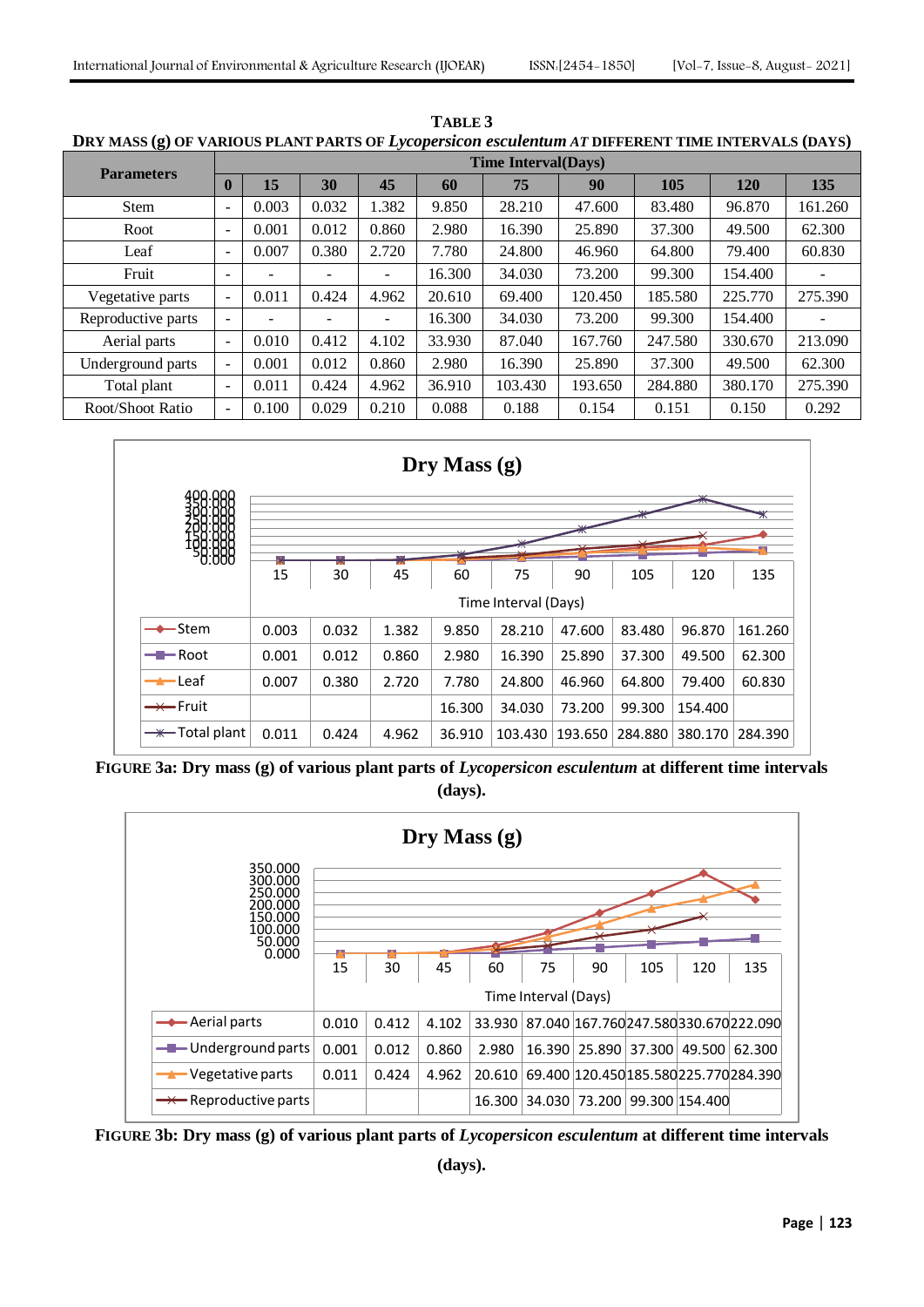

**FIGURE 3c: Root/Shoot ratio (on dry mass basis) of** *Lycopersicon esculentum* **at different time intervals (days).**

# **3.5 Percentage Moisture Content**

The moisture content of stem, roots and leaves shows a decreasing trend along the course of growth due to buildup of more matter and maturation of plant. In case of reproductive structures (fruits) the moisture content also shows decreasing trend as they proceed towards maturity (Table 4 & Figure 4).

**TABLE 4 PERCENTAGE MOISTURE CONTENT OF VARIOUS PLANT PARTS OF** *Lycopersicon esculentum* **AT DIFFERENT TIME INTERVALS (DAYS).**

| <b>Parameters</b> |                          | <b>Time Interval (Days)</b> |        |                          |        |        |        |        |            |        |  |  |  |  |  |
|-------------------|--------------------------|-----------------------------|--------|--------------------------|--------|--------|--------|--------|------------|--------|--|--|--|--|--|
|                   |                          | 15                          | 30     | 45                       | 60     | 75     | 90     | 105    | <b>120</b> | 135    |  |  |  |  |  |
| <b>Stem</b>       | ۰                        | 97.692                      | 98.923 | 87.120                   | 60.282 | 38.807 | 45.538 | 29.671 | 40.351     | 30.581 |  |  |  |  |  |
| Root              | $\overline{\phantom{0}}$ | 98.000                      | 96.571 | 83.333                   | 76.935 | 55.822 | 46.508 | 39.742 | 32.469     | 33.864 |  |  |  |  |  |
| Leaf              | ۰                        | 96.500                      | 89.589 | 67.811                   | 50.759 | 41.454 | 36.797 | 33.742 | 32.195     | 30.733 |  |  |  |  |  |
| Fruit             | $\overline{\phantom{0}}$ | $\overline{\phantom{0}}$    |        | $\overline{\phantom{a}}$ | 71.353 | 63.251 | 46.057 | 46.699 | 40.615     |        |  |  |  |  |  |



**FIGURE 4: Percentage Moisture Content of various plant parts of** *Lycopersicon esculentum* **at different time intervals (days).**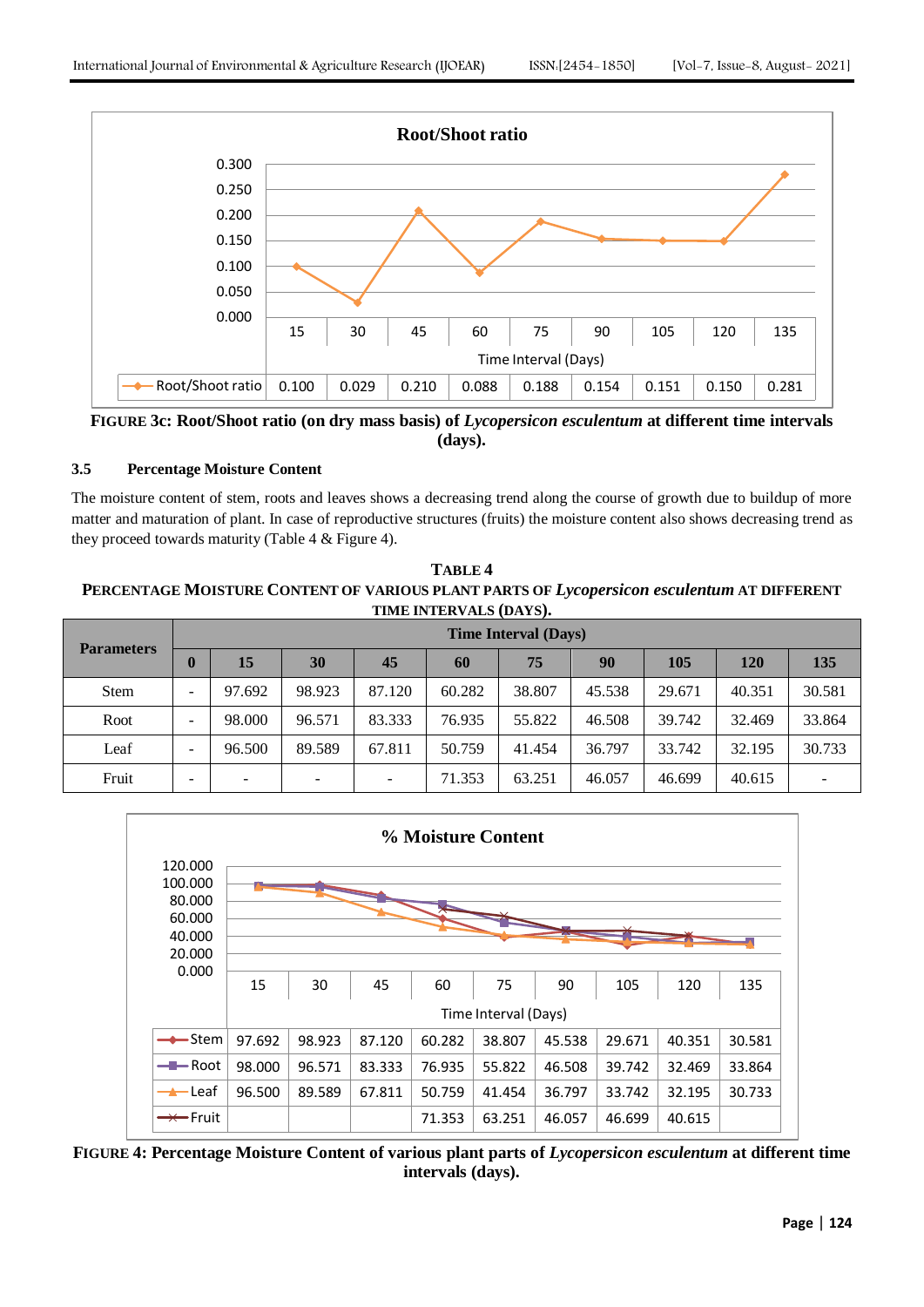#### **3.6 Resource Allocation**

During vegetative growth more resources are allocated towards leaves followed by stem and then roots but during reproductive phase more resources are allocated towards fruits followed by leaves, stem and then roots (Table 5 & Figure 5).

**TABLE 5 RESOURCE ALLOCATION (PERCENT) OF** *Lycopersicon esculentum AT* **DIFFERENT TIME INTERVALS (DAYS)**

|                   |                              |                          | <b>Time Interval (Days)</b> |                          |       |       |       |       |       |       |  |  |  |  |  |
|-------------------|------------------------------|--------------------------|-----------------------------|--------------------------|-------|-------|-------|-------|-------|-------|--|--|--|--|--|
| <b>Parameters</b> | O                            | 15                       | 30                          | 45                       | 60    | 75    | 90    | 105   | 120   | 135   |  |  |  |  |  |
| <b>Stem</b>       | $\qquad \qquad \blacksquare$ | 27.27                    | 7.55                        | 27.85                    | 26.69 | 27.27 | 24.58 | 29.30 | 25.48 | 56.70 |  |  |  |  |  |
| Root              | $\qquad \qquad \blacksquare$ | 9.09                     | 2.83                        | 17.33                    | 8.07  | 15.85 | 13.37 | 13.09 | 13.02 | 21.91 |  |  |  |  |  |
| Leaf              | $\qquad \qquad \blacksquare$ | 63.64                    | 89.62                       | 54.82                    | 21.08 | 23.98 | 24.25 | 22.75 | 20.89 | 21.39 |  |  |  |  |  |
| Fruit             | $\overline{\phantom{0}}$     | $\overline{\phantom{a}}$ | -                           | $\overline{\phantom{0}}$ | 44.16 | 32.90 | 37.80 | 34.86 | 40.61 |       |  |  |  |  |  |



**FIGURE 5: Resource Allocation (percent) of** *Lycopersicon esculentum* **at different time intervals (days).**

# **3.7 Leaf Area**

The leaf area increases with time reaching its peak at 120<sup>th</sup> day of sowing and after that due to onset of senescence it starts decreasing with time (Table 6 & Figure 6).

# **3.8 Fruit Volume**

Fruit volume gradually increases over the entire growing season after fruiting as more resources are allocated towards fruits and also due to decrease in the moisture content as fruits proceed towards maturity (Table 6 & Figure 6).

| TABLE 6                                                                                       |
|-----------------------------------------------------------------------------------------------|
| LEAF AREA (cm2) AND FRUIT VOLUME (cm3) OF Lycopersicon esculentum AT DIFFERENT TIME INTERVALS |
| (DAYS)                                                                                        |

|                    |                          | <b>Time Interval (Days)</b> |                          |                          |        |       |       |       |       |        |  |  |  |
|--------------------|--------------------------|-----------------------------|--------------------------|--------------------------|--------|-------|-------|-------|-------|--------|--|--|--|
| <b>Parameters</b>  | $\bf{0}$                 | 15                          | 30                       | 45                       | 60     | 75    | 90    | 105   | 120   | 135    |  |  |  |
| Leaf Area (cm2)    | $\overline{\phantom{0}}$ | 35.2                        | 58.1                     | 120.2                    | 205.45 | 397.7 | 506.9 | 728.3 | 910.4 | 802.76 |  |  |  |
| Fruit Volume (cm3) | $\overline{\phantom{0}}$ | -                           | $\overline{\phantom{0}}$ | $\overline{\phantom{a}}$ | 11.02  | 25.3  | 34.12 | 49.15 | 60.4  |        |  |  |  |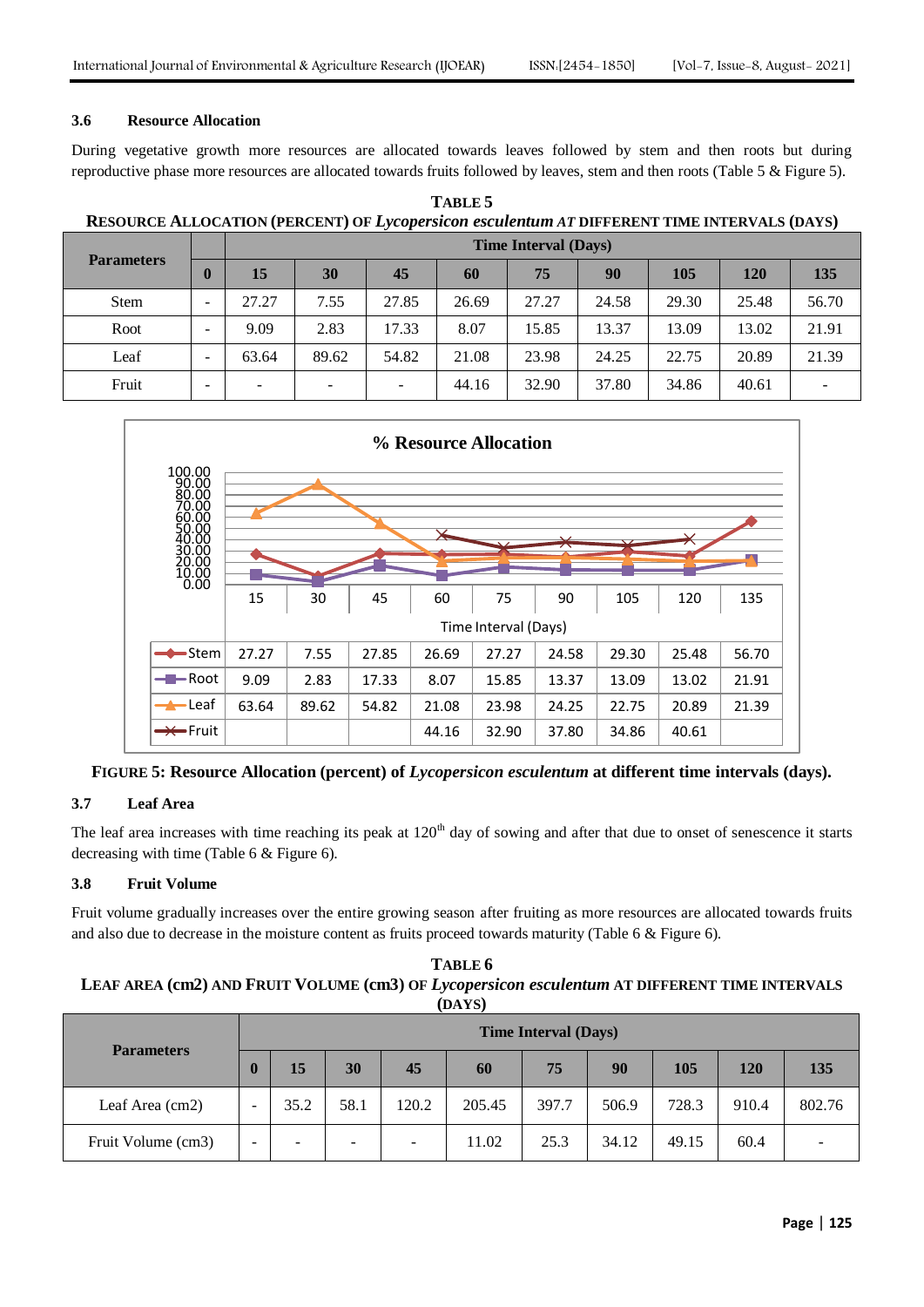

**FIGURE 6: Leaf area (cm2) and Fruit Volume (cm3) of** *Lycopersicon esculentum* **at different time intervals (days).**

# **3.9 Relative Growth Rate (RGR)**

Mean RGR is highest during the first intervals thereafter decreasing and becoming negative (relative decay rate) at senescent stage. RGR is at its peak at the start of vegetative phase (Table 7 & Figure 7).

# **3.10 Net Assimilation Rate (NAR)**

Mean NAR remains relatively constant. It follows more or less the same path as that of RGR becoming negative at the senescent stage (Table 7 & Figure 7).

# **3.11 Leaf Area Ratio (LAR)**

Mean LAR was maximum at first time interval after that it sharply decreases during vegetative phase. It remains more or less constant during the reproductive phase as during this phase more resources are allocated to the developing fruits than to any other plant part (Table 7 & Figure 7).

# **3.12 Specific Leaf Area (SLA)**

It shows a declining trend throughout the study period but the decrease is quite rapid during vegetative phase (Table 7 & Figure 7).

## **3.13 Leaf Weight Ratio (LWR)**

It is highest at the initial stages showing a sharp decline during transition from vegetative to reproductive phase and then declining constantly (Table 7 & Figure 7).

|                                   |           | <b>Time Interval (Days)</b> |           |        |        |            |         |           |  |  |  |  |  |
|-----------------------------------|-----------|-----------------------------|-----------|--------|--------|------------|---------|-----------|--|--|--|--|--|
| <b>Growth Indices</b>             | $15 - 30$ | $30 - 45$                   | $45 - 60$ | 60-75  | 75-90  | $90 - 105$ | 105-120 | 120-135   |  |  |  |  |  |
| $RGR(Day-1)$                      | 0.2435    | 0.1640                      | 0.1338    | 0.0687 | 0.0418 | 0.0257     | 0.0192  | $-0.0194$ |  |  |  |  |  |
| NAR $(g/cm2/day)$                 | 0.0006    | 0.0035                      | 0.0134    | 0.0152 | 0.0134 | 0.0100     | 0.0078  | $-0.0075$ |  |  |  |  |  |
| LAR $(1000 \text{cm} 2/\text{g})$ | 1.6685    | 0.0806                      | 0.0149    | 0.0047 | 0.0032 | 0.0026     | 0.0025  | 0.0026    |  |  |  |  |  |
| SLA(1000cm2/g)                    | 2.5907    | 0.0985                      | 0.0353    | 0.0212 | 0.0134 | 0.0110     | 0.0114  | 0.0123    |  |  |  |  |  |
| LWR                               | 0.7663    | 0.7222                      | 0.3795    | 0.2253 | 0.2411 | 0.2350     | 0.2182  | 0.2114    |  |  |  |  |  |

**TABLE 7 GROWTH INDICES OF** *Lycopersicon esculentum AT* **DIFFERENT TIME INTERVALS (DAYS).**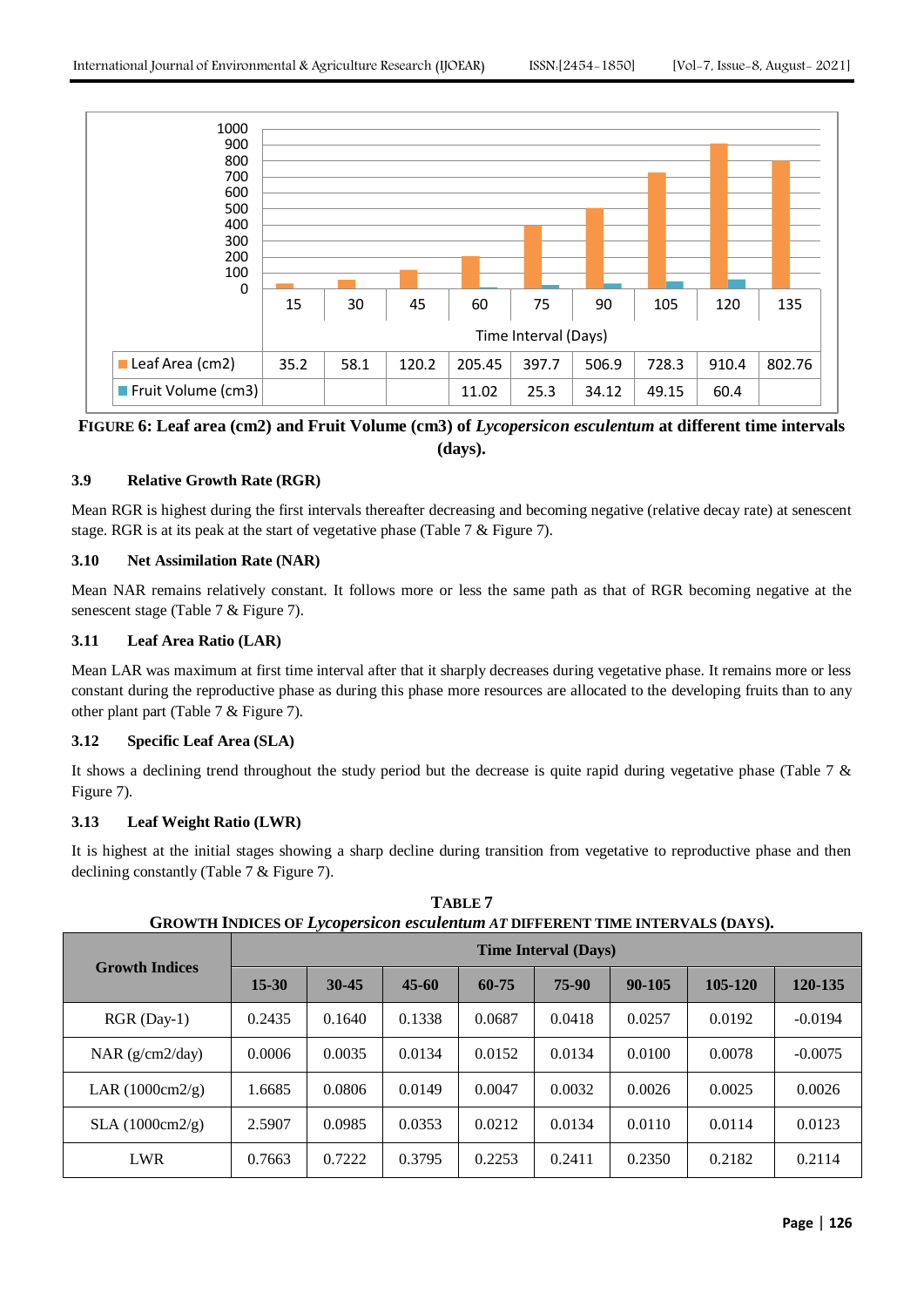

**FIGURE 7: Growth Indices of** *Lycopersicon esculentum* **at different time intervals (days).**

# **IV. CONCLUSION**

The study made it evident that growth occurred during all the growing stages but crop yield is extremely related to reproductive stage. The values of growth analysis parameters like Relative Growth Rate and Net Assimilation Rate were highest for the period of vegetative growth showing gradual decline towards the senescence and becoming negative at senescent stage. More Resources (Photosynthates) were allocated towards leaves during vegetative phase to increase the photosynthetic efficiency whereas there was a shift towards reproductive parts during reproductive phase for fruiting. The productivity of crop and the dry mass of fruits are dependent on the Leaf area of plants.

## **REFERENCES**

- [1] Ahad, M. A. (1986). Growth analysis of Rice bean (Vignaumbellata Thunb.) under different management practices and their agronomic appraisal. *PhD Diss in Agro*.
- [2] Blackman, V. H. (1919). The compound interest law and plant growth. *Annals of Botany*, *33*(131), 353-360.
- [3] Ferreira, S. M. R., Freitas, R. J. S. D., &Lazzari, E. N. (2004). Identity and quality standards of tomatoes (Lycopersicon esculentum Mill.) for fresh consumption. *Ciência Rural*, *34*(1), 329-335.
- [4] Fisher, R. A. (1921). Some remarks on the methods formulated in a recent article on "The quantitative analysis of plant growth.". *Annals of Applied Biology*, *7*(4), 367-372.
- [5] Hunt, R. (2003). Growth and development/growth analysis, individual plants. In "Encyclopaedia of applied sciences. (Eds B Thomas, DJ Murphy, D Murray.) pp. 579–588.
- [6] Jensen, C. R., Battilani, A., Plauborg, F., Psarras, G., Chartzoulakis, K., Janowiak, F., ... & Liu, F. (2010). Deficit irrigation based on drought tolerance and root signalling in potatoes and tomatoes. *Agricultural Water Management*, *98*(3), 403-413.
- [7] Jesus Periago, M., García-Alonso, J., Jacob, K., Belén Olivares, A., José Bernal, M., Dolores Iniesta, M., ... &Ros, G. (2009). Bioactive compounds, folates and antioxidant properties of tomatoes (Lycopersicum esculentum) during vine ripening. *International Journal of Food Sciences and Nutrition*, *60*(8), 694-708.
- [8] Karim, M. F., & Fattah, Q. A. (2007). Growth analysis of chickpea cv. Bari chhola-6 as affected by foliar spray of growth regulators. *Bangladesh Journal of Botany*, *36*(2), 105-110.
- [9] Kuchay, S. A., & Zargar, M. A. (2016). Analysis of growth in some cultivars of *Solanum melongena* grown in Kashmir. *Imperial Journal of Interdisciplinary Research (IJIR)*, *2*(5), 397-405.
- [10] Matos, E. S., Shirahige, F. H., & de Melo, P. C. T. (2012). Performance of tomato hybrids of indeterminate growth depending on training systems. *Horticultura Brasileira*, *30*(2), 240-245.
- [11] Monte, J. A., Carvalho, D. F. D., Medici, L. O., da Silva, L. D., & Pimentel, C. (2013). Growth analysis and yield of tomato crop under different irrigation depths. *Revista Brasileira de Engenharia Agrícola e Ambiental*, *17*(9), 926-931.
- [12] Sharoni, Y., & Levi, Y. (2006). Cancer prevention by dietary tomato lycopene and its molecular mechanisms. *Tomatoes, lycopene & human health*, 111-125.